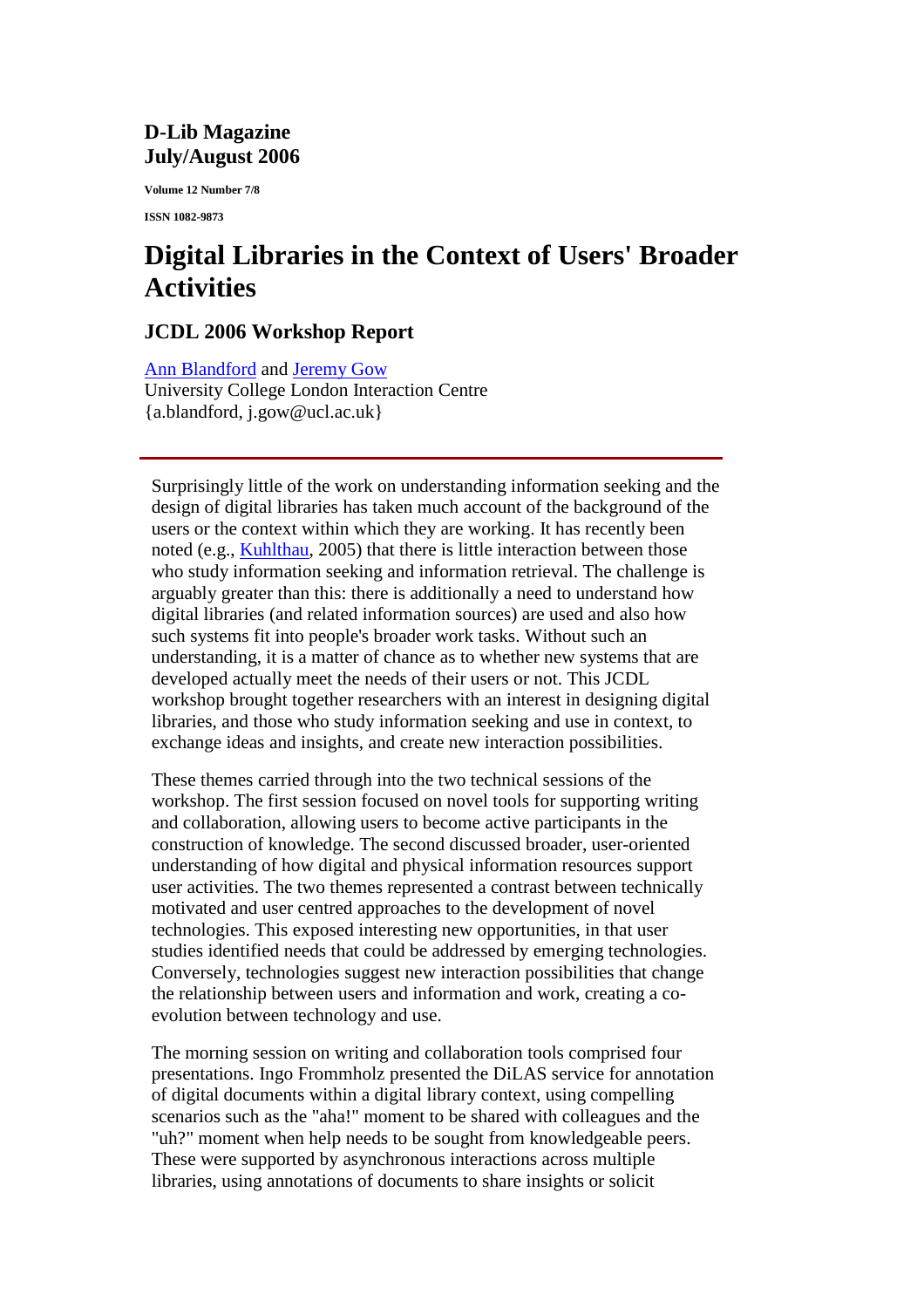clarification. The aim of this work is to foster change in interactions and support for social infrastructures. This was followed by a presentation from Yael Dubinsky, echoing the agenda of making users active in their interactions with information. She presented the DL Shell and a scripting language that allowed users to program tasks such as retrieving new information after library updates for semi-automated aggregation of new digital library resources. This could appeal to computer science users or underpin library services for less technically oriented user groups. Cathal Hoare further developed the theme of the active user, focusing on tools to support shared visualisations of information resources in synchronous communication with colleagues or subject experts. His work raised issues about 'matchmaking' between those who need and can provide knowledge, which in turn raised issues about privacy and workload management for experts. The morning session concluded with Anatoliy Gruzd's work on combining searching and writing tools within the context of digital libraries. His system exemplifies integrated tools for supporting broader work tasks: it provided ambient search results based on the developing text.

The afternoon session shifted the focus from technology to support users' needs, to determining what those needs are. Jon Rimmer opened the session on the theme of humanities scholars and their use of digital and traditional resources. He emphasised scholars' dependence on the integrated knowledge embodied in physical libraries and resources, and the role of scholarly communication in these environments. This was followed by a talk from Cristina Pattuelli on the design of digital learning objects to support humanities teaching, focusing on a collection of primary materials on the history of the American South. She noted the tension between designing for reuse and customising materials for specific contexts. Moving from formal to informal information construction, Richard Butterworth presented his findings on how information seeking practices develop in family history research by non-professional researchers. He argued that their information behaviours are shaped by significantly different criteria from professional knowledge workers, focusing on searching 'for its own sake' and finding material to present to other family members. The final talk by Stephann Makri shifted the focus to lawyers and their use of digital law libraries. He identified various types of knowledge that users of these libraries need in order to work with them effectively, and he highlighted some surprising misconceptions that even experienced users can hold. All the afternoon talks raised interesting challenges for digital library design.

Proceedings from the workshop are available at <http://www.uclic.ucl.ac.uk/events/dl-cuba2006/>.

In a concluding discussion the workshop identified emergent themes from the presentations:

**Support for collaboration**: There are various roles that digital libraries can play in collaboration and different channels of communication, both synchronous and asynchronous, that can support this. These include written, audio and graphical channels.